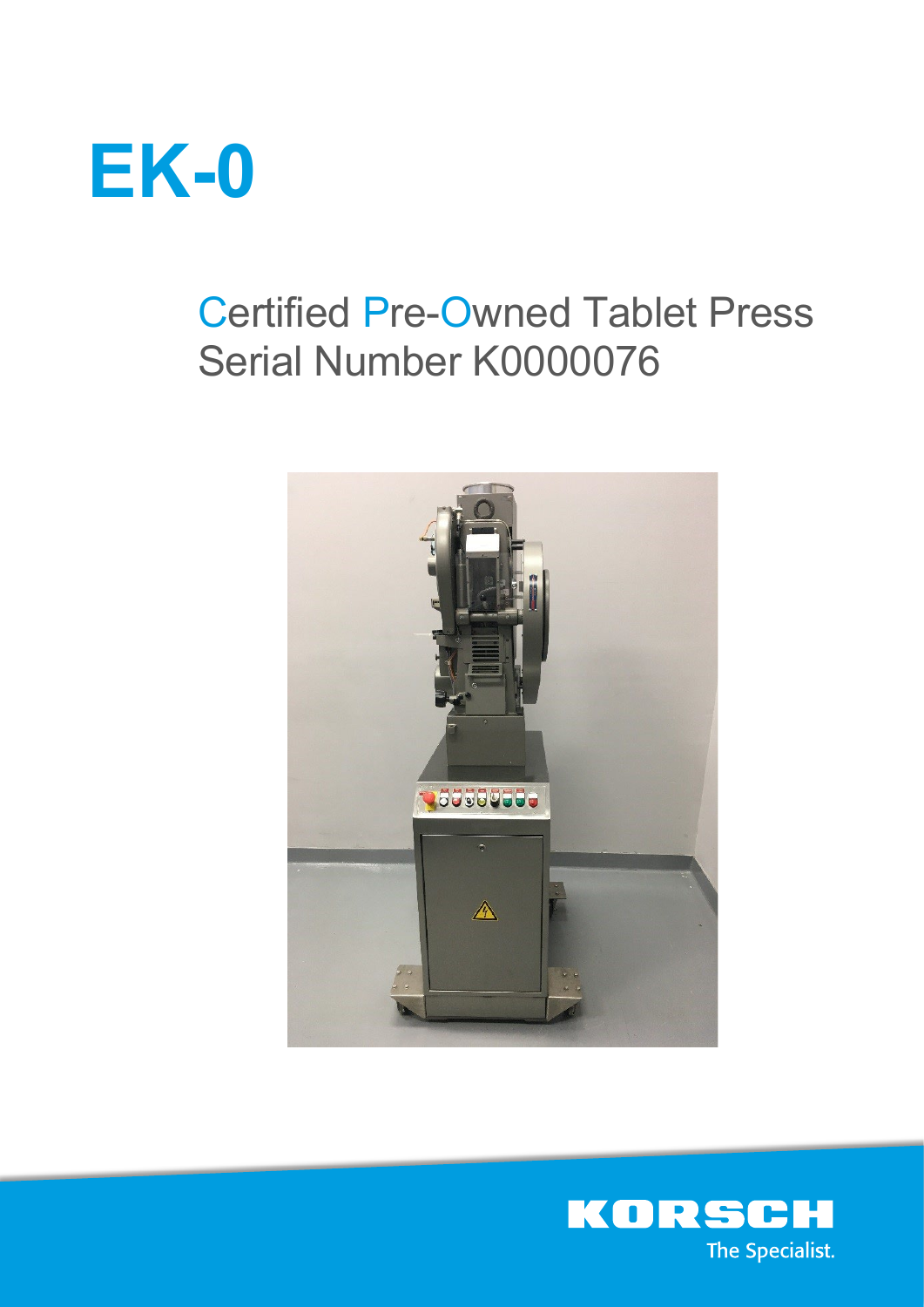

#### **1. Tablet Press Description**

#### **1.1 General Description**

Certified Pre-Owned KORSCH EK-0 Tablet Press, manufactured in 1999. The EK-0 is singlepunch press which is ideal for small-scale feasibility and development.

#### **1.2 Key Features**

- Single-Punch, KORSCH EK-0 Tooling
- Variable Speed Drive, 10-60 Strokes per Minute
- Mechanical Clutch Unit
- **Hardened Steel Die Plate**
- Stainless Steel Product Hopper
- Complete Feed Shoe with Agitator
- Protective Cover Made of PVC
- Tablet Counter
- Support Table for Tablet Collection
- Stainless Steel Discharge Chute
- Stainless Steel Table Mounted, with Locking **Casters**
- Complete Tool Set for Press Disassembly, Set-Up
- Grease Gun for System Lubrication



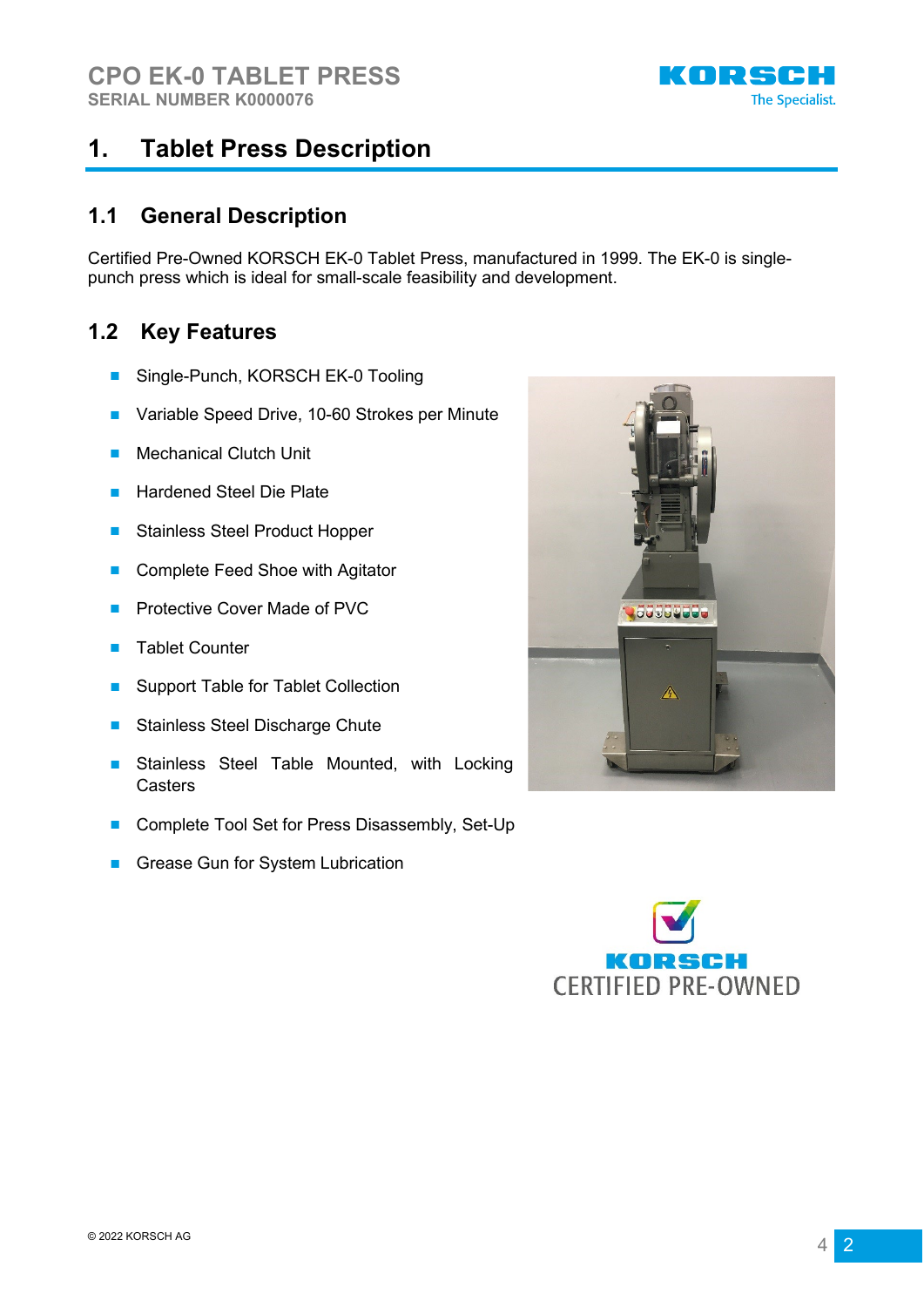

### **2. Machine Specifications:**

| <b>Maximum Press Force</b> | 30 kN           |
|----------------------------|-----------------|
| Maximum Tablet Diameter    | $20 \text{ mm}$ |
| Maximum Filling Depth      | $20 \text{ mm}$ |
| <b>Press Speed Range</b>   | $10 - 60$ RPM   |
| <b>Main Power</b>          | 220 V / 60 Hz   |
| <b>Motor Output</b>        | 0.37 KW         |
| Net Weight                 | 150 kg          |

## **3. Documentation Package:**

- Installation Qualification (IQ)
- Calibration Qualification (CQ)
- Operation Qualification (OQ)
- Operation and Service Manual
- Spare Parts List
- Electrical Schematics
- Mechanical Assembly Drawings

## **4. Warranty**

The Certified Pre-Owned KORSCH EK-0 is supported by a limited 6 month warranty.